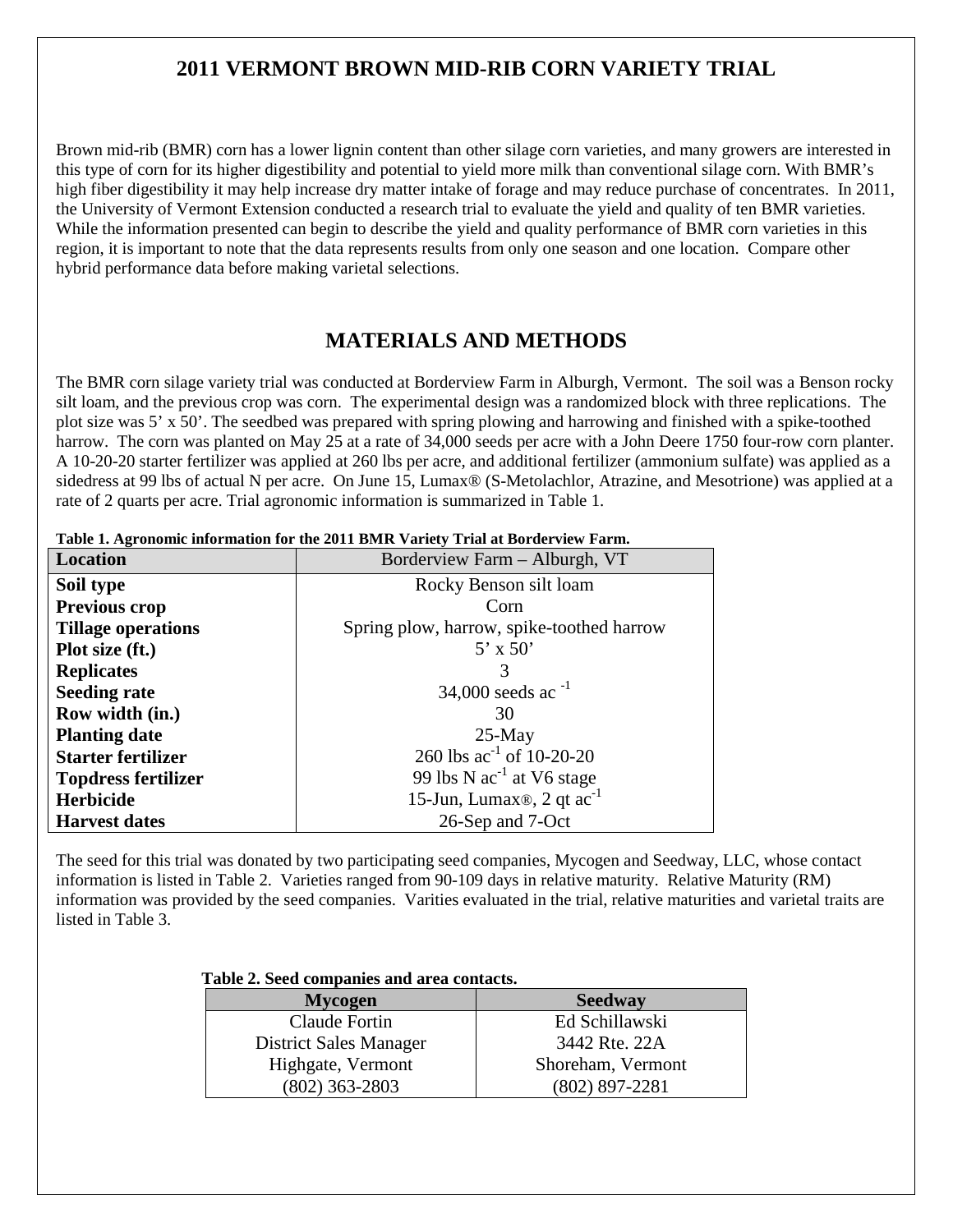#### **Table 3. Relative maturities and genetic traits of BMR varieties.**

| Table 5. Relative maturities and genetic traits of BMR varieties. |                                 |                   |                   |  |  |  |  |  |
|-------------------------------------------------------------------|---------------------------------|-------------------|-------------------|--|--|--|--|--|
| Company                                                           | Variety                         | Relative maturity | Traits            |  |  |  |  |  |
| Mycogen                                                           | F <sub>2</sub> F <sub>298</sub> | 90                | BMR, HXI, LL, RR2 |  |  |  |  |  |
| Mycogen                                                           | F <sub>2</sub> F <sub>383</sub> | 95                | BMR, HXI, LL, RR2 |  |  |  |  |  |
| Mycogen                                                           | F2F387                          | 95                | BMR, HXT, LL, RR2 |  |  |  |  |  |
| Mycogen                                                           | F2F488                          | 99                | BMR, HXT, LL, RR2 |  |  |  |  |  |
| Seedway                                                           | <b>RST100</b>                   | 100               | BMR, CB/LL        |  |  |  |  |  |
| Seedway                                                           | 5555BMR                         | 105               | <b>BMR</b>        |  |  |  |  |  |
| Mycogen                                                           | F <sub>2F569</sub>              | 105               | BMR, HXT, LL, RR2 |  |  |  |  |  |
| Seedway                                                           | <b>RST105</b>                   | 105               | BMR, CB/LL        |  |  |  |  |  |
| Mycogen                                                           | F2F622                          | 109               | BMR, HXI, LL, RR2 |  |  |  |  |  |
| Mycogen                                                           | F <sub>2F665</sub>              | 109               | BMR, HXT, LL, RR2 |  |  |  |  |  |

BMR = Brown mid-rib, a naturally-occurring gene

HXI = Herculex® I Insect Protection, glyphosate (Roundup®, Touchdown®) and glufosinate (Ignite®) herbicide tolerance

LL = Glufosinate-ammonium (LibertyLink®) herbicide tolerance

RR2 = Roundup Ready corn, glyphosate (Roundup®, Touchdown®) herbicide tolerance

HXT = Herculex Xtra®, provides season-long control of a variety of pests, including European corn borer, western bean cutworm, corn rootworm

Plant population was measured just prior to harvest. Plots were harvested on September 26 or October 7, based on hybrid maturity. The target harvest timing was at 60 to 70% whole plant moisture. Due to fall rains several plots were harvested past optimum maturity. The plots were harvested with a John Deere two-row chopper, and whole-plant silage was collected in a forage wagon and weighed on drive-up platform scales. An approximate one-pound subsample was taken and shipped immediately to Cumberland Valley Analytical Services (Hagerstown, Maryland) for quality analysis.

Silage quality was analyzed using wet chemistry techniques. Plot subsamples were dried, ground and analyzed for crude protein (CP), acid detergent fiber (ADF), neutral detergent fiber (NDF), 30-hour digestible NDF (dNDF), and starch content. Mixtures of true proteins, composed of amino acids, and nonprotein nitrogen make up the CP content of forages. The CP content of forages is determined by measuring the amount of nitrogen and multiplying by 6.25. The bulky characteristics of forage come from fiber. Forage feeding values are negatively associated with fiber since the less digestible portions of plants are contained in the fiber fraction. The detergent fiber analysis system separates forages into two parts: cell contents, which include sugars, starches, proteins, non-protein nitrogen, fats and other highly digestible compounds; and the less digestible components found in the fiber fraction. The total fiber content of forage is contained in the neutral detergent fiber (NDF). Chemically, this fraction includes cellulose, hemicellulose, and lignin. Because of these chemical components and their association with the bulkiness of feeds, NDF is closely related to feed intake and rumen fill in cows. Recently, forage testing laboratories have begun to evaluate forages for NDF digestibility. Evaluation of forages and other feedstuffs for NDF digestibility is being conducted to aid prediction of feed energy content and animal performance. Research has demonstrated that lactating dairy cows will eat more dry matter and produce more milk when fed forages with optimum NDF digestibility. Forages with increased NDF digestibility (dNDF) will result in higher energy values, and perhaps more importantly, increased forage intakes. Forage NDF digestibility can range from 20 – 80%.

The silage performance indices of milk per acre and milk per ton were calculated using a model derived from the spreadsheet entitled, "MILK2007" developed by researchers at the University of Wisconsin. Milk per ton measures the pounds of milk that could be produced from a ton of silage. This value is generated by approximating a balanced ration meeting animal energy, protein, and fiber needs based on silage quality. The value is based on a standard cow weight and level of milk production. Milk per acre is calculated by multiplying the milk per ton value by silage dry matter yield. Therefore milk per ton is an overall indicator of forage quality and milk per acre an indicator of forage yield and quality. Milk per ton and milk per acre calculations provide relative rankings of forage samples, but should not be considered as predictive of actual milk responses in specific situations for the following reasons:

- 1) Equations and calculations are simplified to reduce inputs for ease of use,
- 2) Farm-to-farm differences exist,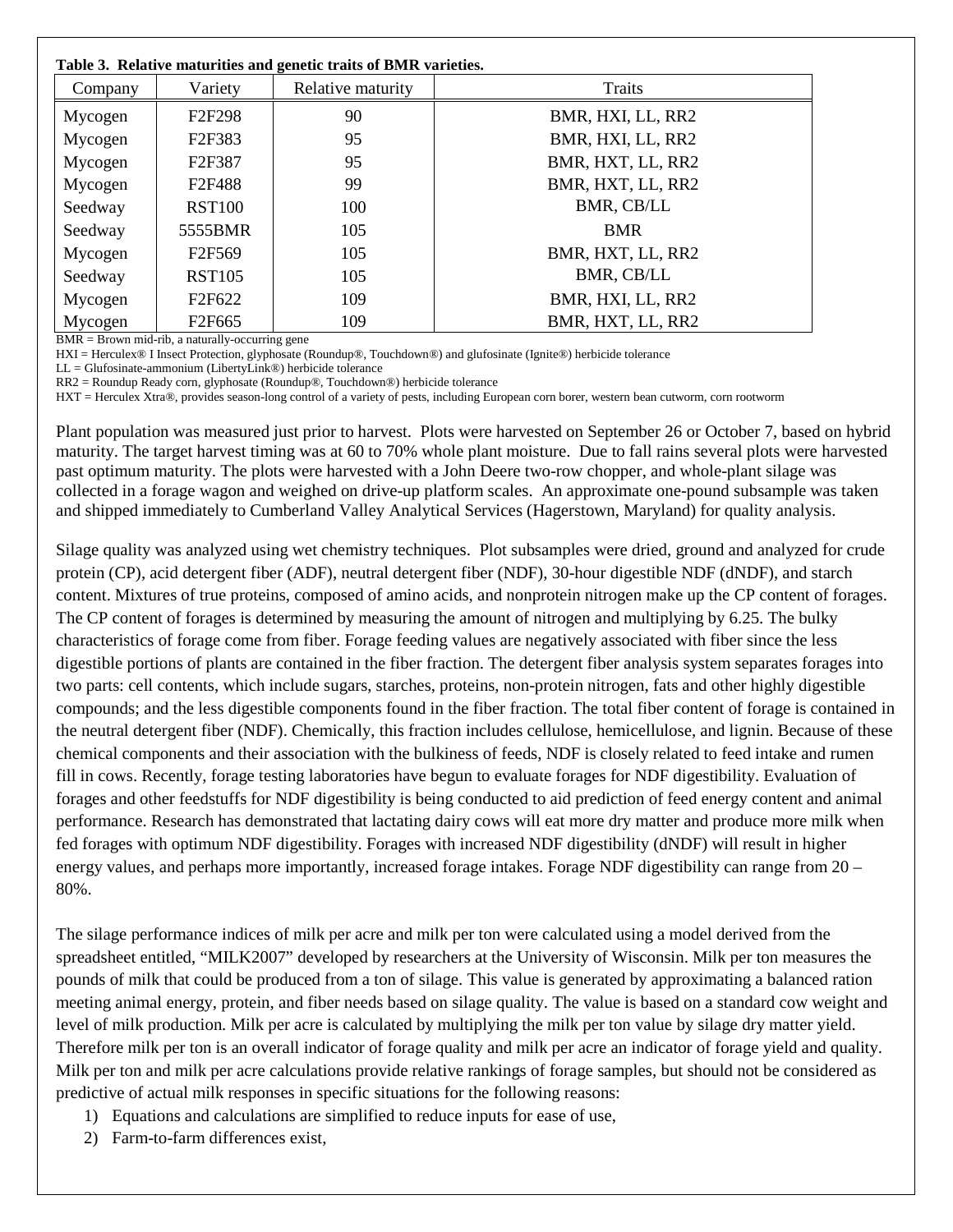3) Genetic, dietary, and environmental differences affecting feed utilization are not considered.

Variations in yield and quality can occur because of variations in genetics, soil, weather, and other growing conditions. Statistical analysis makes it possible to determine whether a difference among treatments is real or whether it might have occurred due to other variations in the field. All data was analyzed using a mixed model analysis where replicates were considered random effects. At the bottom of each table a LSD value is presented for each variable (e.g. yield). Least Significant Differences (LSD's) at the 10% level (0.10) of probability are shown. Where the difference between two treatments within a column is equal to or greater than the LSD value at the bottom of the column, you can be sure in 9 out of 10 chances that there is a real difference between the two values. Treatments that were not significantly different than the top performing hybrid in a particular column are indicated with an asterisk.

In the example at right, hybrid A is significantly different from hybrid C but not from hybrid B. The difference between A and B is equal to 1.5, which is less than the LSD value of 2.0. This means that these two hybrids did not differ in yield. The difference between A and C is equal to 3.0, which is greater than the LSD value of 2.0. This means that the yields of these two hybrids were significantly different from one another.

| Hybrid    | Yield  |
|-----------|--------|
| А         | $9.0*$ |
| B         | $7.5*$ |
| C         | 6.0    |
| LSD(0.10) | 2.0    |
|           |        |

### **RESULTS**

The 2011 weather data is presented in Table 3. This season included an unusually wet spring, dry midsummer, and wet fall. Many growers postponed spring planting because of high rainfall and saturated soil conditions. Overall, the growing season was warmer than normal, but there were 13.7 inches of precipitation above the 30 year average. The accumulated Growing Degree Days (GDDs) for the season were 2790 and was 398 more GDDs than the 30-year average. GDDs were reported for corn based on 50° to 86°F temperatures.

| South Hero, VT (Alburgh)                    | May    | June | July         | August  | September | October |  |
|---------------------------------------------|--------|------|--------------|---------|-----------|---------|--|
| Average Temperature ( ${}^{\circ}$ F) $\pm$ | 58.7   | 67.1 | 74.4         | 70.4    | 63.8      | 51.5    |  |
| Departure from Normal                       | 2.10   | 1.30 | 3.30         | 1.60    | 5.80      | 4.50    |  |
|                                             |        |      |              |         |           |         |  |
| Precipitation (inches)*                     | 8.67   | 3.52 | 3.68<br>10.2 |         | 5.56      | 2.68    |  |
| Departure from Normal                       | 5.35   | 0.09 | $-0.29$      | 6.38    | 2.10      | 0.10    |  |
|                                             |        |      |              |         |           |         |  |
| Growing Degree Days (base 50°F)             | 260    | 513  | 732          | 563     | 392       | 330     |  |
| Departure from Normal                       | $-0.9$ | 39.0 | 79.5         | $-27.0$ | 79.5      | 228     |  |

#### **Table 3. Summarized temperature, precipitation, and GDD information, Alburgh, VT, 2011.**

± Average temperatures for August-October is taken from Burlington, VT.

\* Precipitation for May-July is taken from Burlington, VT.

Based on National Weather Service data from cooperative observation stations in South Hero, VT. Historical averages are for 30 years of data (1971-2000).

The plant populations at harvest did not differ by variety (Table 4). Surprisingly, despite a wet spring and non-ideal soil conditions, the average emergence rate for corn was 88% in the BMR trial. The average dry matter at the time of harvest was 37.5%, with the driest variety being RST105 (Seedway). There was no significant difference in moisture levels across variety.

Dry matter yields were calculated and then adjusted to 35% dry matter to evaluate yield across varieties. The BMR varieties differed significantly in yield. Mycogen F2F622 yielded the highest (24.1 tons ac<sup>-1</sup>), significantly higher than all other varieties (Table 4; Figure 1). The mean yield for the trial was 18.6 tons  $ac^{-1}$ . This average yield was similar to other conventional corn trial mean yields for 2011.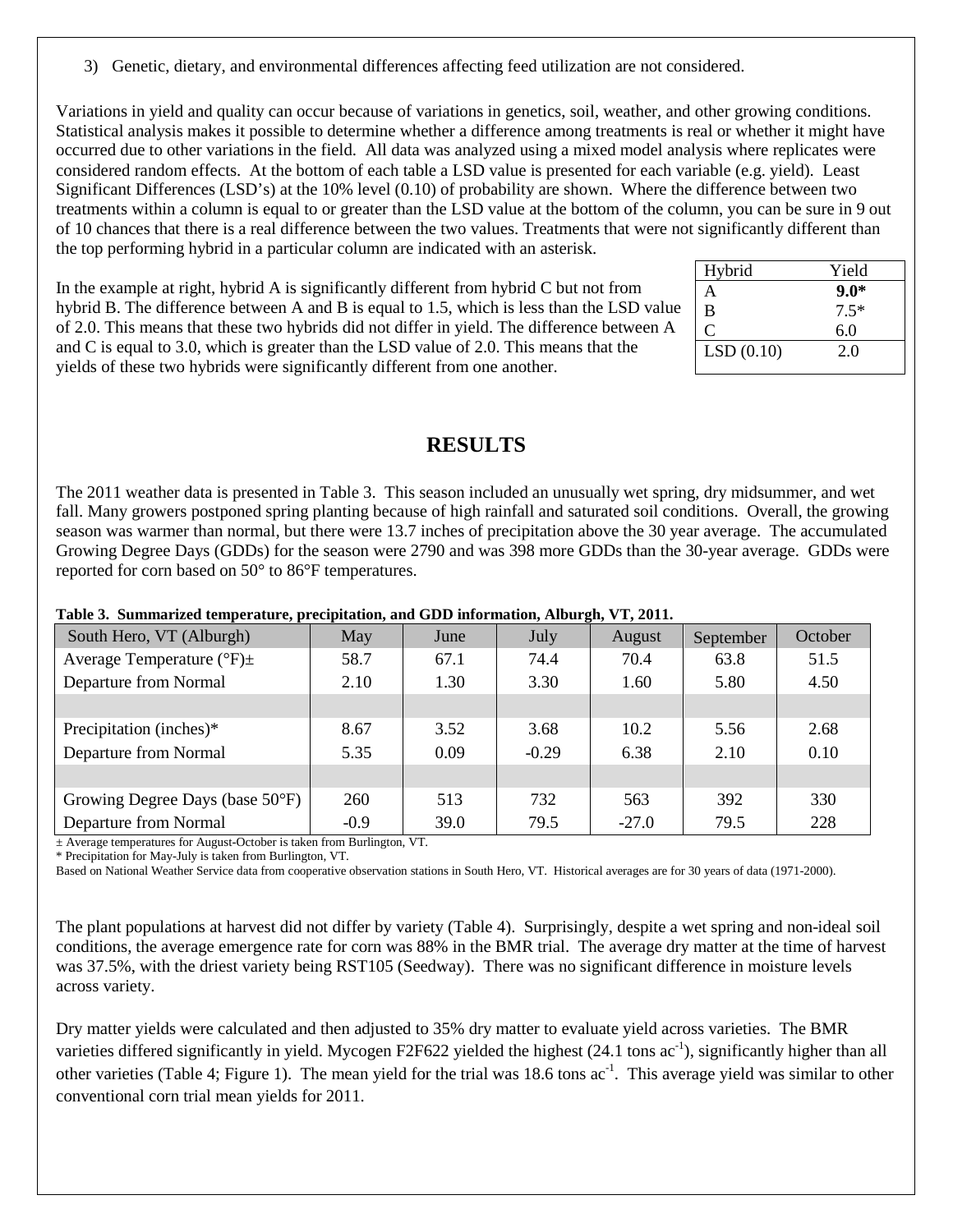| Variety                         | Harvest<br>date | Population | Yield at<br>35% DM | DM at<br>harvest |           |            |            | Forage quality characteristics |           |            |            | Milk per  |  |
|---------------------------------|-----------------|------------|--------------------|------------------|-----------|------------|------------|--------------------------------|-----------|------------|------------|-----------|--|
|                                 |                 |            |                    |                  | CP        | <b>ADF</b> | <b>NDF</b> | dNDF                           | Starch    | <b>NEL</b> | ton        | acre      |  |
|                                 |                 | plants/ac  | tons/ac            | %                | $\%$      | $\%$       | $\%$       | $\%$                           | $\%$      | Mcal/lb    | <b>lbs</b> | lbs       |  |
| 5555BMR                         | $9-Sep$         | 29200      | 16.3               | 35.3             | 7.9       | 22.4       | 38.9*      | $71.6*$                        | 33.7      | 0.78       | 3690*      | 21100     |  |
| F <sub>2</sub> F <sub>298</sub> | $9-Sep$         | 30490      | 15.9               | 37.6             | 7.5       | 22.0       | $37.9*$    | 69.8                           | 36.4      | 0.78       | 3530       | 19700     |  |
| F2F383                          | $9-Sep$         | 30550      | 18.9               | 35.5             | 8.0       | 22.6       | 38.2*      | 72.8*                          | 34.6      | 0.78       | 3690*      | 24400     |  |
| F <sub>2F</sub> 387             | $9-Sep$         | 33050      | 19.4               | 35.4             | 8.1       | 24.5       | 42.5       | $71.3*$                        | 32.1      | 0.76       | 3630*      | 24700     |  |
| F <sub>2F488</sub>              | $9-Sep$         | 31100      | 16.1               | 36.0             | 8.4       | 21.5       | $36.0*$    | 69.9                           | 35.5      | 0.79       | 3610*      | 20400     |  |
| F <sub>2F569</sub>              | 7-Oct           | 29040      | 19.1               | 39.7             | 8.0       | 23.6       | $39.4*$    | 68.4                           | 35.2      | 0.78       | 3370       | 22500     |  |
| F <sub>2F622</sub>              | 7-Oct           | 31800      | $24.1*$            | 37.7             | 8.0       | 25.1       | 43.0       | 66.6                           | 33.0      | 0.76       | 3440       | 29100     |  |
| F <sub>2F665</sub>              | 7-Oct           | 30550      | 20.4               | 37.4             | 8.3       | 24.3       | 41.4       | 66.9                           | 34.1      | 0.77       | 3520       | 25200     |  |
| <b>RST100</b>                   | $9-Sep$         | 28800      | 16.6               | 37.7             | 8.2       | 21.9       | $37.8*$    | $73.3*$                        | 34.5      | 0.78       | 3640*      | 21100     |  |
| <b>RST105</b>                   | 7-Oct           | 26200      | 19.2               | $42.1*$          | 7.5       | 21.1       | $36.6*$    | 68.3                           | 37.5      | 0.79       | 3310       | 22200     |  |
| LSD(0.10)                       |                 | <b>NS</b>  | 3.6                | 2.0              | <b>NS</b> | <b>NS</b>  | 4.0        | 2.4                            | <b>NS</b> | <b>NS</b>  | 140        | <b>NS</b> |  |
| Trial Mean                      |                 | 30100      | 18.6               | 37.5             | 8.0       | 22.9       | 39.2       | 69.9                           | 34.7      | 0.78       | 3540       | 23040     |  |

Treatments indicated in bold are the top performers.

\* Treatments indicated with an asterisk did not perform significantly lower than the top-performing treatment in a particular column.

NS – No significant difference was found among treatments.



Figure 1. Corn silage yields of ten BMR corn varieties. Treatments with the same letter did not differ significantly (p=0.10).

There was no significant difference in CP, ADF and starch concentrations between the BMR varieties. However there was a significant difference in NDF and dNDF concentration among varieties (Figure 2). The variety F2F488 had the lowest NDF (36.0%), but this was not significantly lower than the NDF of RST105, RST100, F2F298, F2F383, 5555BMR, or F2F569. Digestible NDF (dNDF), a measure of the amount of NDF that is digestible over a 30-hour time period, was highest in the variety RST100 (73.3%), but not statistically greater than the dNDF concentration in F2F383, 5555BMR, or F2F387. Figure 3 illustrates dNDF values as they relate to milk per ton; in general, as dNDF increases, milk production per ton increases.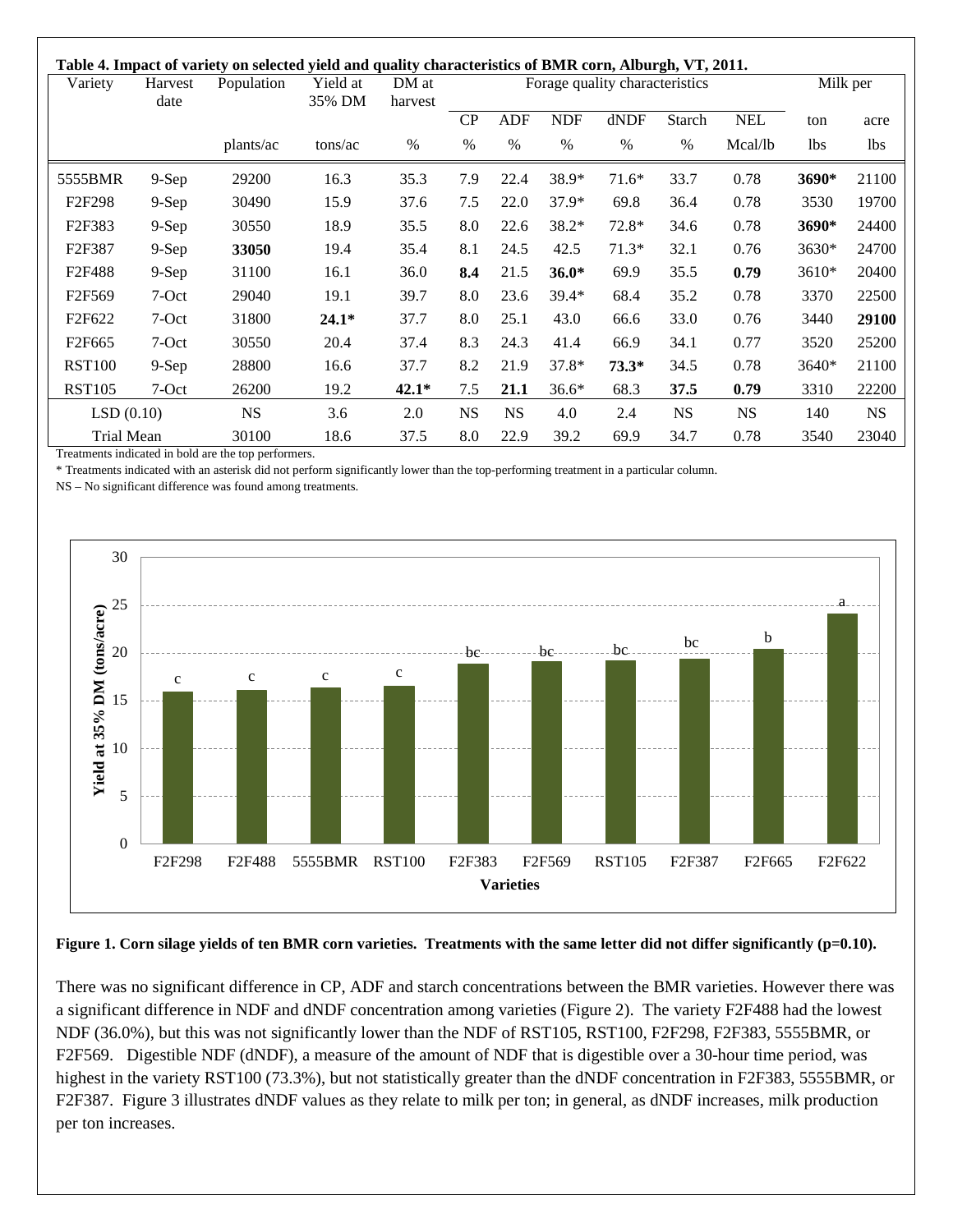

**Figure 2. ADF and NDF concentrations of ten BMR corn varieties. Treatments with the same letter did not differ significantly (p=0.10).**



**Figure 3. Digestible NDF and milk per ton by variety. Treatments with the same letter did not differ significantly (p=0.10; compare lower-case letters for dNDF and capital letters for milk per ton).**